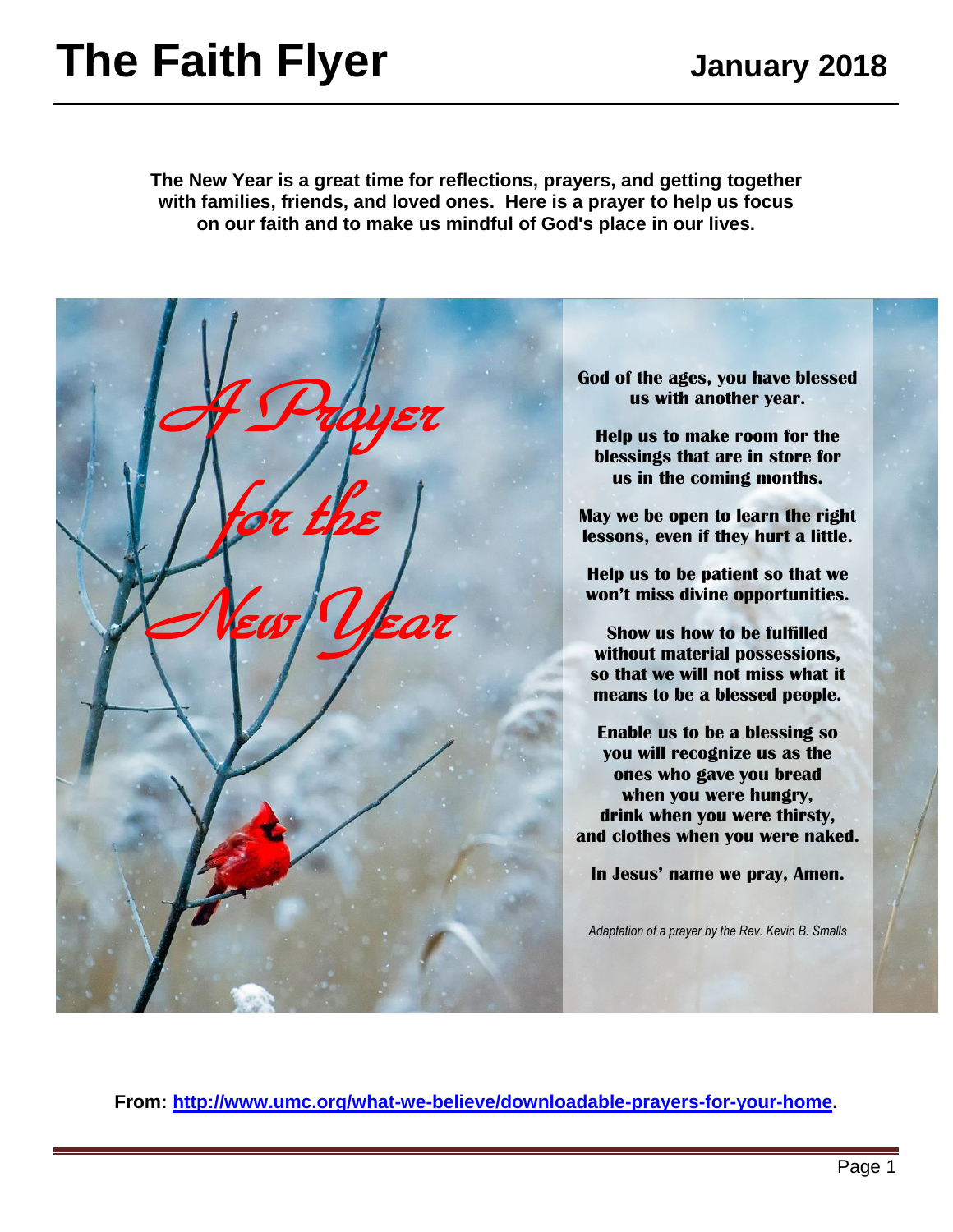

Thank you to each person who took the opportunity to "Surrender All to Our Blessed Savior" and turn in your pledge form for 2018! Your support to our church and our ministries is greatly appreciated!

If you would still like to make your commitment to uphold our church and ministries with your prayers, presence, gifts, service, and witness, pledge forms are available in the narthex of the sanctuary. Your completed form can be placed in the offering plate, dropped by or mailed to the church office, or given to Linda Pickett or Susan Speicher. We would be grateful for your prompt assistance.

**\*** \* **\*** \* **\*** \* **\*** \* **\*** \* **\*** \* **\*** \* **\*** \* **\*** \* **\*** \* **\*** \* **\*** \* **\*** \* **\*** \* **\*** \* **\***



**\*** \* **\*** \* **\*** \* **\*** \* **\*** \* **\*** \* **\*** \* **\*** \* **\*** \* **\*** \* **\*** \* **\*** \* **\*** \* **\*** \* **\*** \* **\***

The staff of Faith United Methodist Church THANK YOU for your very generous Love Offering this year! It is our privilege to work for the church and your generosity is an added bonus! We love you and look forward to working with you in the coming year!

> Sincerely, Rev. Barry Andrews, Pastor Rigo Felico, Linda Pickett, and Donna Thouin

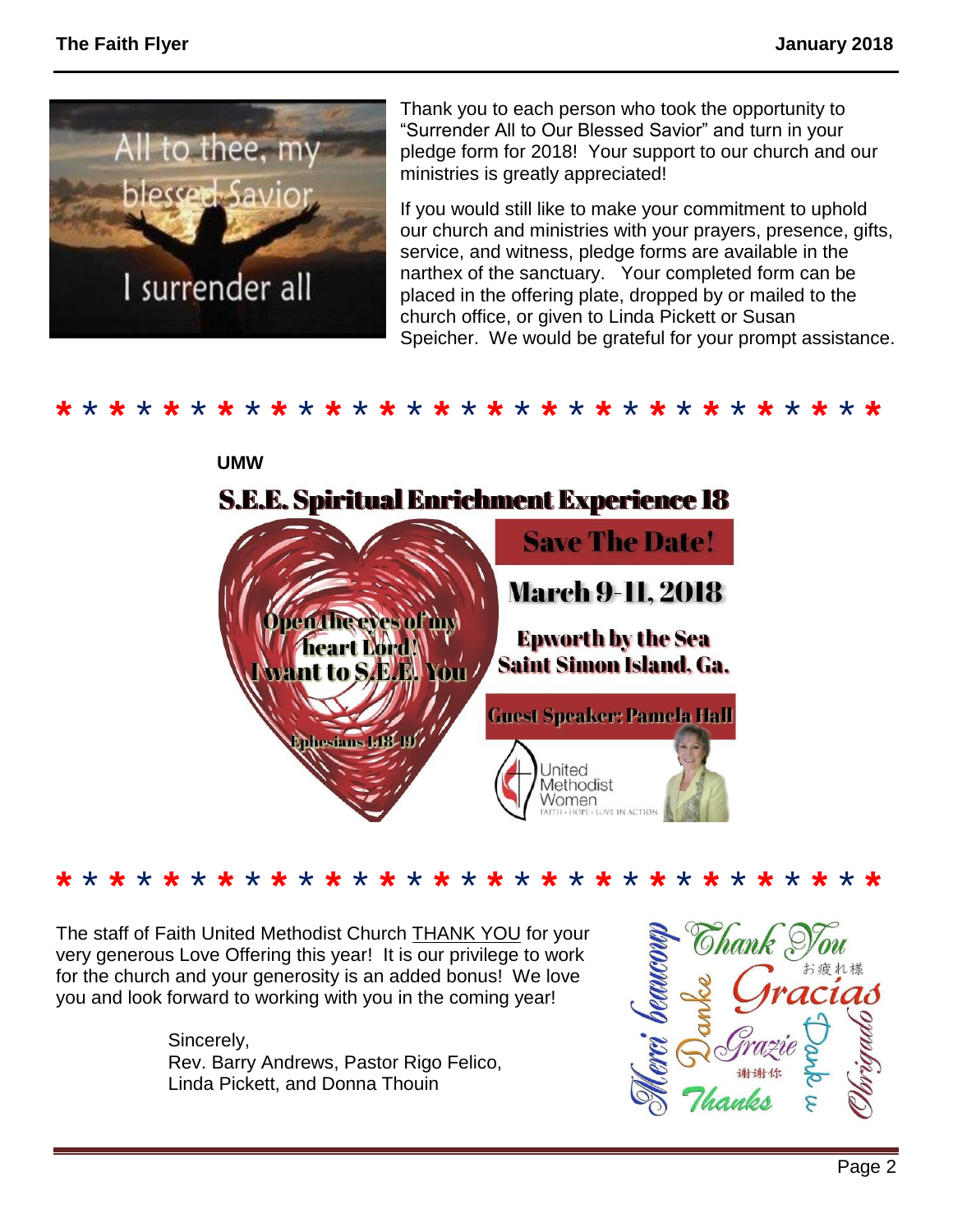## **City Rescue Mission**

Thanks for your generosity! We collected 151 pairs of socks! They will be much appreciated during this cold, wet weather!

## **World Relief**

We have formed a Good Neighbor Team to engage in Refugee Ministry. We are partnered with a family – parents and 4 children - assisting World Relief in resettlement tasks as well as befriending and connecting them into our community. They arrived in the US on December 13<sup>th</sup>, after living for 14 years in a refugee camp. They are a sweet, friendly family that has a lot to learn. We have enjoyed getting to know them. They came to the Christmas meal on Dec 17<sup>th</sup> and the Christmas Eve service. We have assisted with food and warm clothing – the average low for their homeland is  $68^\circ$ ! Donations to help cover expenses are welcome. Please contact Donna Glasner (904-504-2942) if interested in joining our team.

# **Cuba**

Please remember our Sister Church, Martin Perez Methodist Church, and Pastor Juan Luis Perez in your prayers. We will be sending monies to them in January. Cards, letters, photos, etc. can be sent as well – provide to Donna Glasner.

- $\div$  Advance #110030 provides matching funds to purchase house churches in Cuba.
- Advance # 100070 supports Methodists United in Prayer (formerly Cuba/Florida Covenant) by covering travel costs for Cuban Christians visiting Florida and ministries related to the Covenant.
- $\div$  Advance # 100135 supports the Cuba Methodist Seminary.
- $\div$  Advance #100140 provides support for retired pastors of the Methodist Church in Cuba.

## **Missionaries**

Delbert and Sandy Groves are our missionaries in Zambia. They run the New Life Center, which includes PETs (Personal Energy Transportation), tutoring, and a printing ministry among others.

PETs:



Their website is: [www.newlifezambia.com.](http://www.newlifezambia.com./) Their closed Facebook group is *New Life Center Zambia*. The Advance number for PET Zambia is 15057A.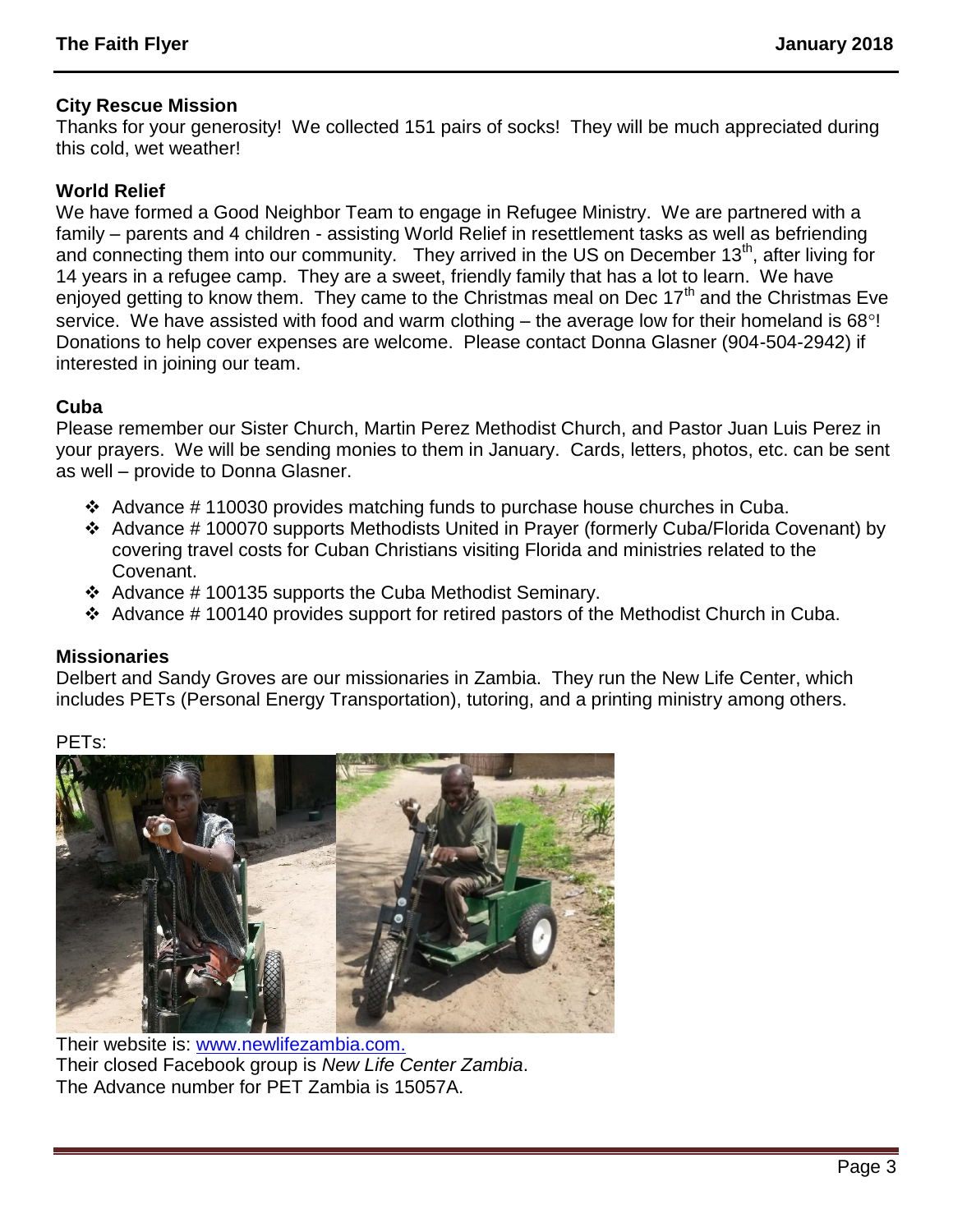#### **Hart Felt Ministries**

Hart Felt Ministries vision is a community where frail seniors no longer fear where and how they age. Using a network of community volunteers, Hart Felt provides the following services: friendly visits, grocery shopping, transportation to appointments, light housekeeping and laundry, telephone reassurance, respite care, yard work, minor home repairs, and wheelchair ramps.

If you are interested in learning more, call Donna Glasner (504-2942) or contact Hart Felt directly at: 904-861-2799 or [info@hartfelt.org](mailto:info@hartfelt.org) Website:<https://hartfelt.org/>

#### **UCOM**

UCOM (United Community Outreach Ministry) provides Emergency Services, Meals on Wheels, and CNA Scholarship programs on the Southside and touches many lives. Canned and boxed goods are collected in the Narthex weekly. Meals on Wheels delivery volunteers are needed. Their website is: [http://www.ucomjax.org](http://www.ucomjax.org/) Like their Facebook page: UCOM Jax

#### **UMCOR** (United Methodist Committee On Relief)

Founded in 1940, the United Methodist Committee on Relief (UMCOR) is the global humanitarian aid organization of the United Methodist Church. UMCOR is working in more than 80 countries worldwide, including the United States. Our mission, grounded in the teachings of Jesus, is to alleviate human suffering—whether caused by war, conflict or natural disaster— with open hearts and minds to all people. UMCOR responds to natural or civil disasters that are interruptions of such magnitude that they overwhelm a community's ability to recover on its own. UMCOR works through programs that address hunger, poverty, sustainable agriculture, international and domestic emergencies, refugee and immigrant concerns, global health issues, and transitional development. Learn more at [www.UMCOR.org](http://www.umcor.org/) and follow on social media: facebook.com/UMCOR and twitter.com/UMC\_UMCOR.

UMCOR has recently responded to:

- Mudslide in Sierra Leone
- Hurricane Harvey
- Hurricane Irma
- Hurricane Jose
- Hurricane Maria
- Mexican earthquakes

When you do make a financial donation, you can be assured that every dollar will go to the program you specify. UMCOR can guarantee this because all of the administrative costs are covered by the [UMCOR Sunday](http://www.umcor.org/UMCOR/Programs/One-Great-Hour-of-Sharing/oghs) offering and other undesignated gifts. [Volunteering](http://www.umcor.org/UMCOR/Support/Volunteer/Volunteer) or [sending relief supplies](http://www.umcor.org/UMCOR/Relief-Supplies/Relief-Supply-Kits) to one of their supply depots are two more ways you can be a sign of hope for others. Your prayer support is vital to all that UMCOR does.

Advance Number to request your donation to go to US Relief: 901670

Advance Number to request your donation to go to International Relief: 982450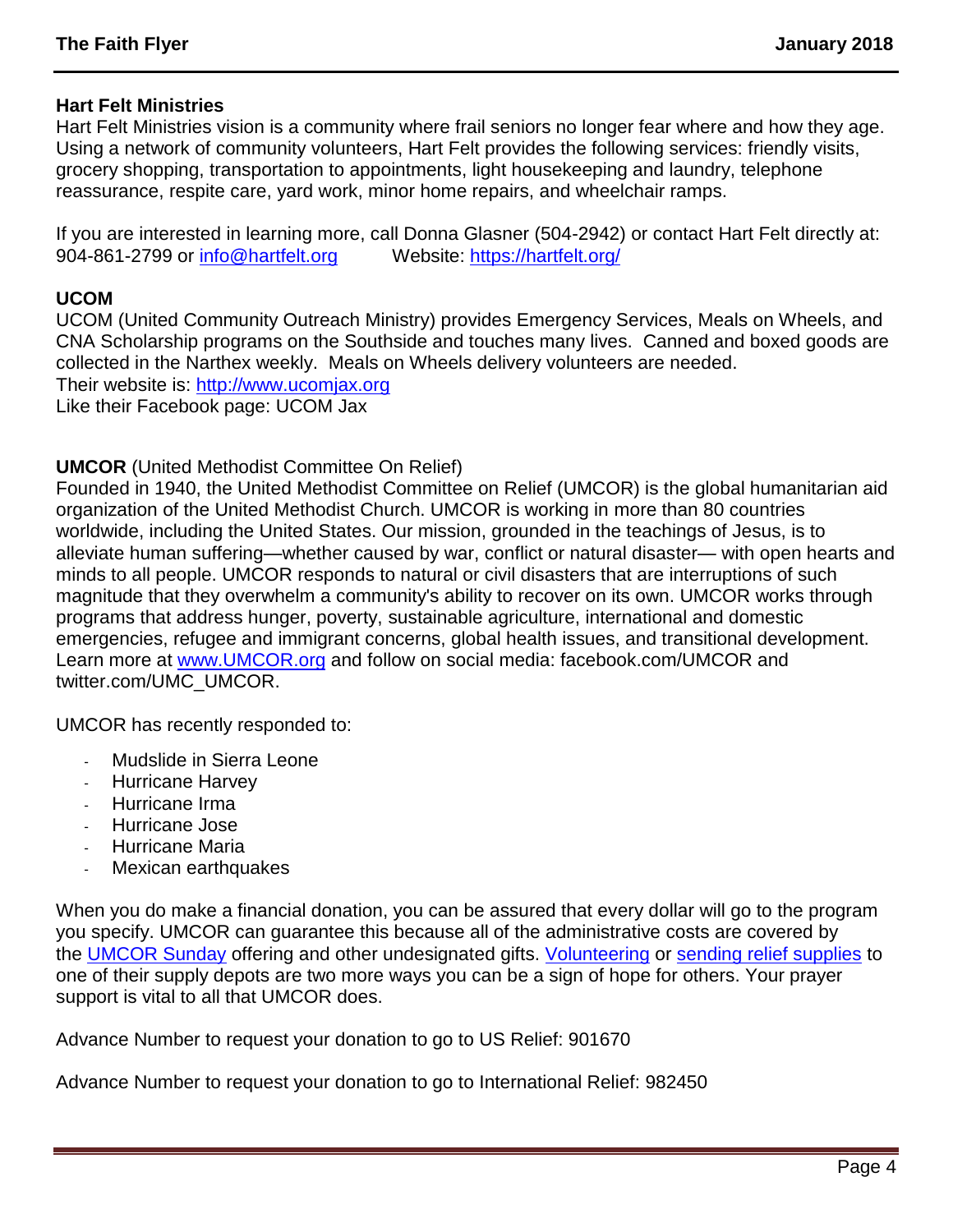

# **Thank you to Evalyn Campbell for sharing the moving story below.**

A Minister passing through his church in the middle of the day, decided to pause by the altar to see who come to pray. Just then the back door opened, and a man came down the aisle. The minister frowned as he saw the man. He hadn't shaved in a while. His shirt was torn and shabby, and his coat was worn and frayed. The man knelt down and bowed his head, then rose and walked away.

In the days that followed at precisely noon, the preacher saw this chap. Each time he knelt just for a moment, a lunch pail in his lap. Well, the minister's suspicions grew, with robbery a main fear.

He decided to stop and ask the man, 'What are you doing here?' The old man said he was a factory worker and lunch was half an hour. Lunchtime was his prayer time, for finding strength and power. I stay only a moment because the factory's far away; As I kneel here talking to the Lord, this is kinda what I say:

'I JUST CAME BY TO TELL YOU, LORD, HOW HAPPY I HAVE BEEN, SINCE WE FOUND EACH OTHERS FRIENDSHIP AND YOU TOOK AWAY MY SIN. DON'T KNOW MUCH OF HOW TO PRAY, BUT I THINK ABOUT YOU EVERYDAY. SO, JESUS, THIS IS BEN, JUST CHECKING IN TODAY.'

The minister feeling foolish, told Ben that it was fine. He told the man that he was welcome to pray there anytime. 'It's time to go, and thanks,' Ben said as he hurried to the door. Then the minister knelt there at the altar, which he'd never done before. His cold heart melted, warmed with love, as he met with Jesus there. As the tears flowed down his cheeks, he repeated old Ben's prayer:

'I JUST CAME BY TO TELL YOU, LORD, HOW HAPPY I HAVE BEEN, SINCE WE FOUND EACH OTHERS FRIENDSHIP AND YOU TOOK AWAY MY SIN. DON'T KNOW MUCH OF HOW TO PRAY, BUT I THINK ABOUT YOU EVERYDAY. SO, JESUS, THIS IS ME, JUST CHECKING IN TODAY.'

Past noon one day, the minister noticed that old Ben hadn't come. As more days passed and still no Ben, he began to worry some. At the factory, he asked about him, learning he was ill. The hospital staff was worried, but he'd given them a thrill.

The week that Ben was with them, brought changes in the ward. His smiles and joy contagious -- changed people were his reward. The head nurse couldn't understand why Ben could be so glad, when no flowers, calls or cards came, not a visitor he had.

The minister stayed by his bed, he voiced the nurse's concern: No friends had come to show they cared. He had nowhere to turn. Looking surprised, old Ben spoke up and with a winsome smile;

'The nurse is wrong, she couldn't know, He's been here all the while.' Every day at noon He comes here, a dear friend of mine, you see. He sits right down and takes my hand, leans over and says to me:

'I JUST CAME BY TO TELL YOU, BEN, HOW HAPPY I HAVE BEEN, SINCE WE FOUND THIS FRIENDSHIP, AND I TOOK AWAY YOUR SIN . I THINK ABOUT YOU ALWAYS AND I LOVE TO HEAR YOU PRAY.